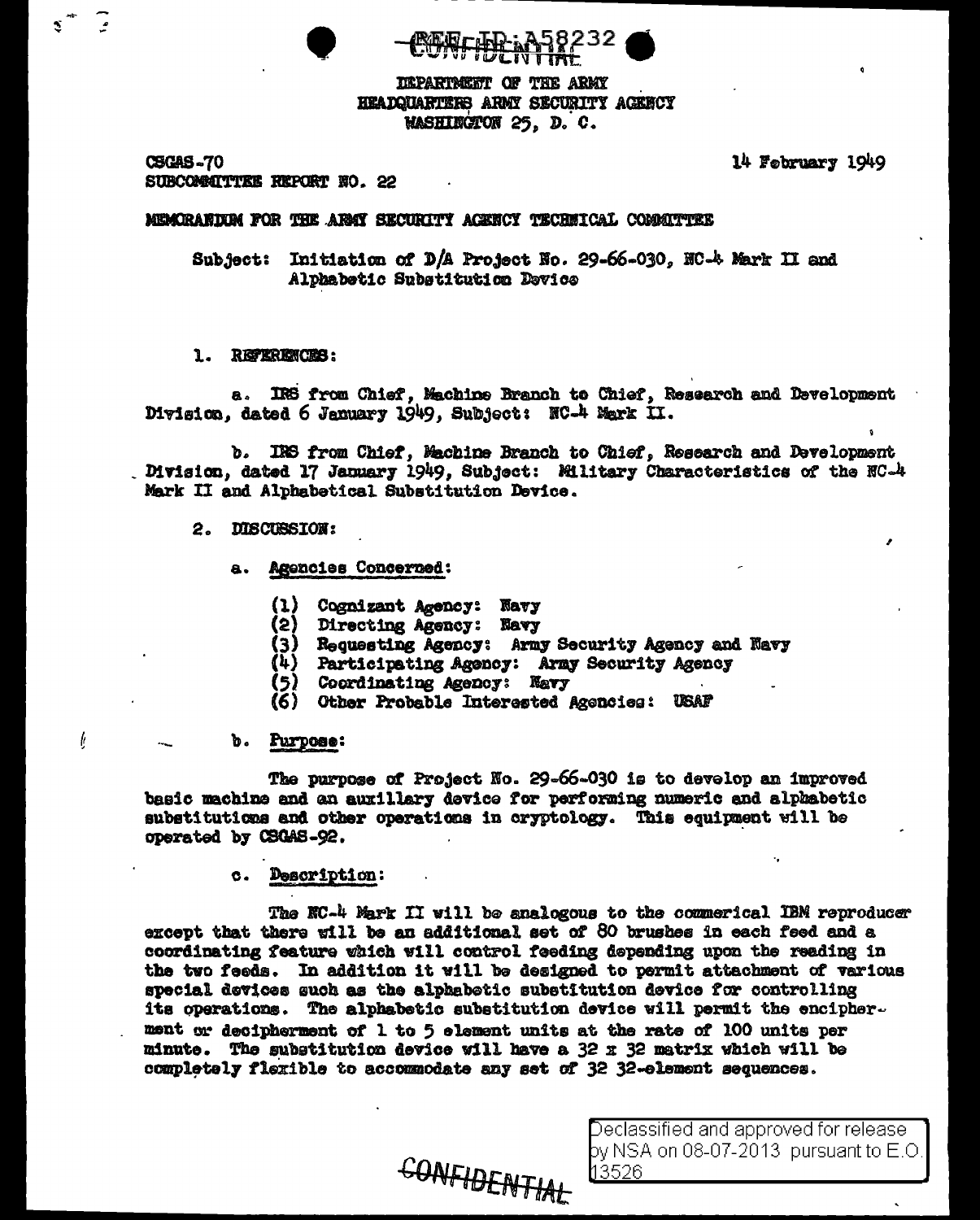



## d. Related Material:

The NC-4 Mark I Machines now in use by CSGAS-92 werebuilt for the Navy during the War and are badly in need of replacement. Their design does not permit many essential functions which will be incorporated in the NC-4 Mark II.

# Development History and Status:

A project has been set up by the Bureau of Ships for design and enstruction of the NC-4 Mark II and for certain auxiliary equipment as indicated in the specifications attached as an Exhibit. Design work has been completed by the International Business Machines Corporation and construction is underway.

#### Proposed Development: ₽.

 $\mathbf{I}$ 

This project will be conducted under contract negotiated by the Navy, to which the Army Security Agency will transfer funds.

- (1) Phases of theproject include development and engineering and service tests.
- (2) Four service test models of the NC-4 Mark II will be required and oneservice test model of the alphabetic substitution device will be required. The service tests will be made by CSGAS-92 and Navy.
- (3) Pricrity 1C is recommended, within the terms of Par  $3a(2)(c)$ . of War Department Circular 71, 18 March 1947, because of the intended operational use.
- $(4)$ The estimated cost of this project to theArmy Security Agency  $1s$  \$74.800.
- (5) Development will be completed in approximately 18 months.
- Security Classification:
	- (1) The equipment while under development will be classified CONFIDENTIAL.
	- (2) This equipment will be considered in the "limited" catagory.
	- (3) Cryptographic clearance will not be regiired for personnel concerned in the development.

# 3. RECOMMENDATIONS:

The Subcommittee recommends that Project 29-66-030, NC-4 Mark II and Alphabetic Substitution Device, be established, classified as Development Type, Service Test Type, and assigned a priority of 1C.

**CONFIDENTIAL**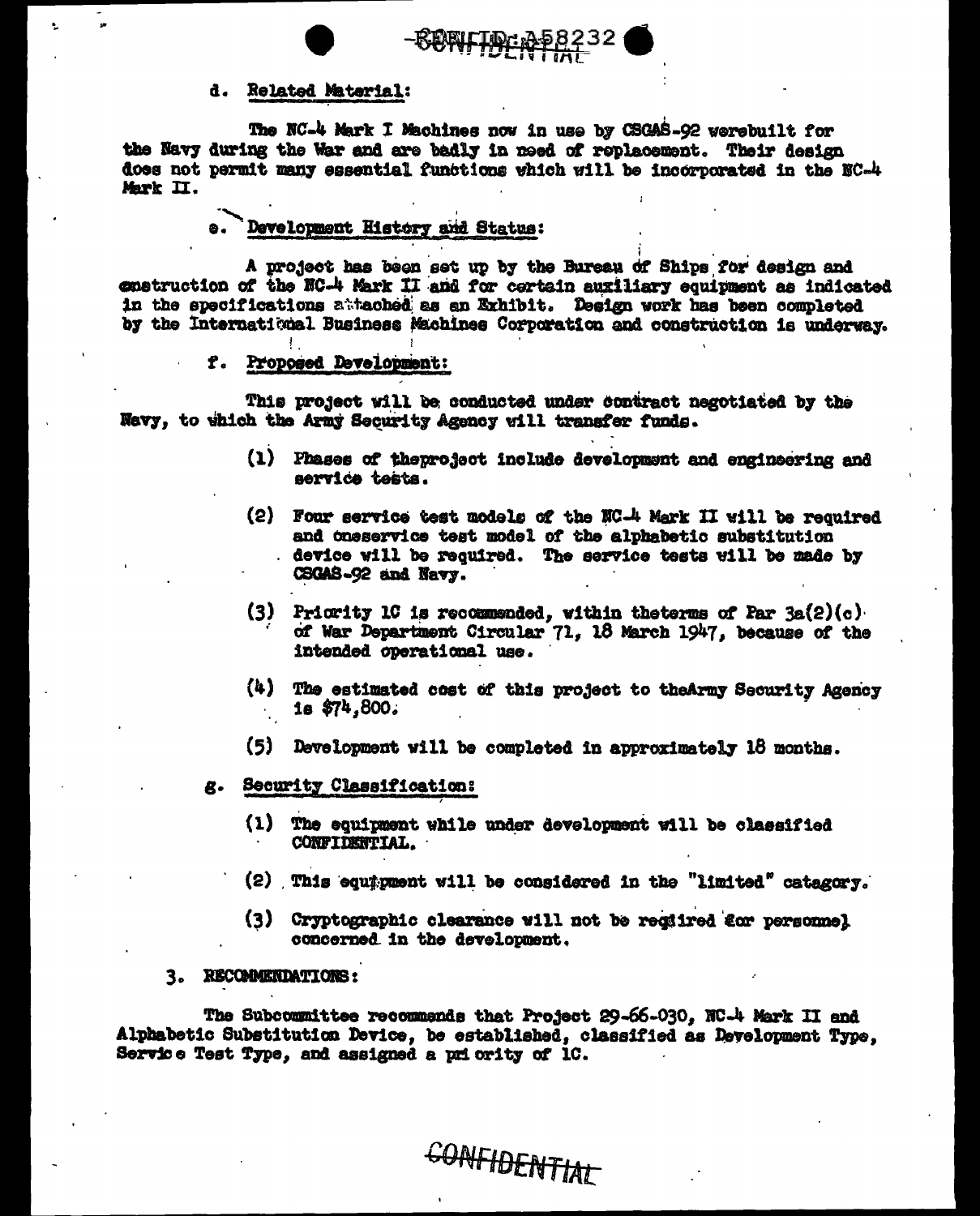- 4. EXHIBITS:
	- A. Proposed Military Characteristics.

CONFIDER

5. CURRDINATION

Coordination was accomplished with the following agencies:

**ቑዀዅቚኯ፝ዿ**፞ጞ32

Navy

**USCRAD** 

sen.

**LEO ROSEN** Chairman, Cryptologic Subcommittee, 43ATC

1 Incl. Exhibit "A"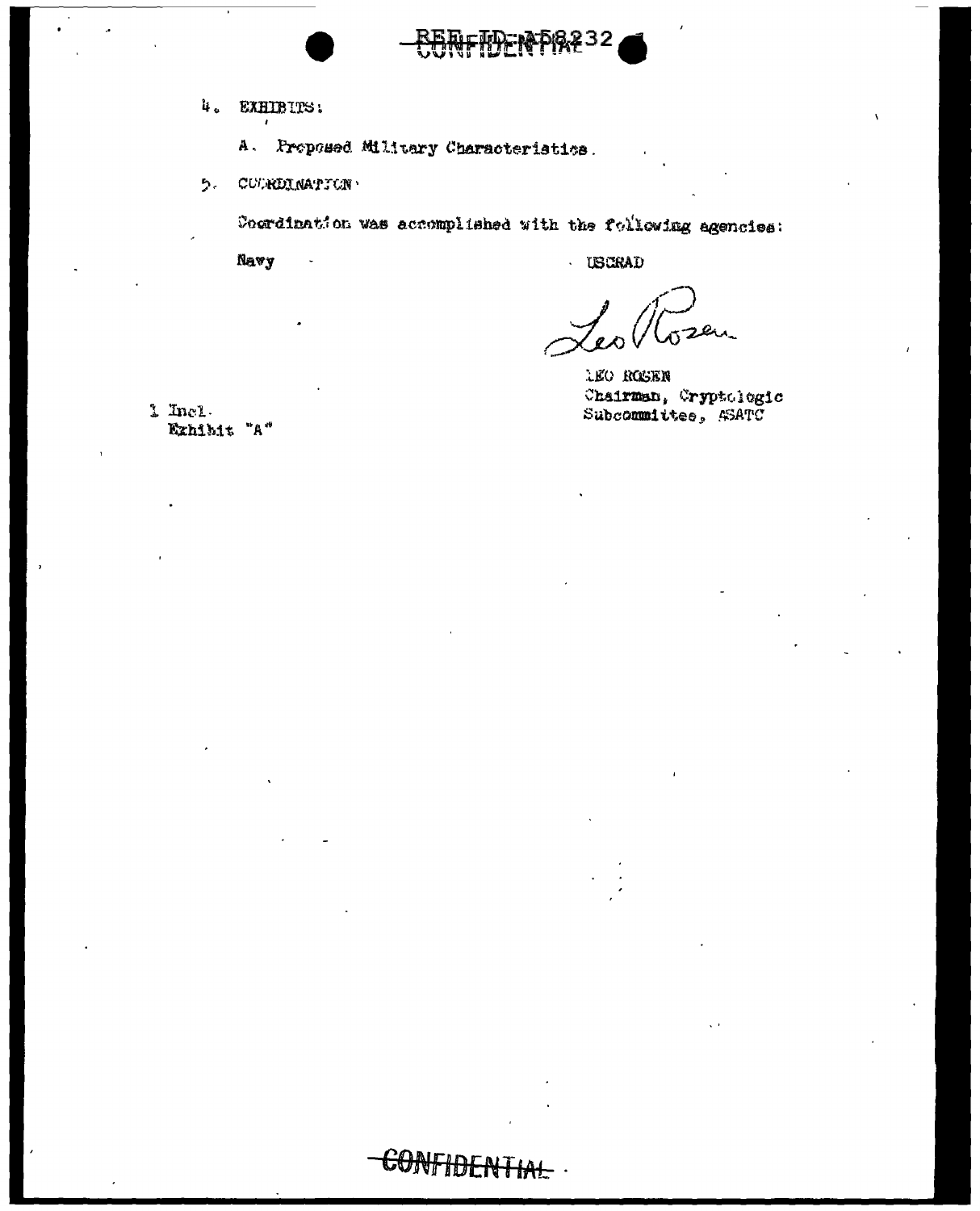CONFIDENTERS 32

# EXEIBIT "A"

Proposed Military Characteristics for NC-4 Mark II and Alphabetic Substitution Device

## I. General Information

A. Objective

1. The object of this development is to produce (a) a basic machine similar in nature to the present NC-4 (a type of presensing punch) but having increased capacity of control and computation, more flexibility and improved accuracy and (b) an alphabetic substitution device associated with the basic machine.

2. Equipment of the type described herein is required to expedite decipherment and to permit substitution operations of various types. In addition, other cryptologic functions, e.g., those involved in transposition solution and decoding, can be performed.

### B. Functional Characteristics

- 1. The NC-4 Mark II shall have as its general functions:
	- a. Transcription of information from one file of punched cards to antther.
	- b. Comparison of data between two files of cards in such fashion as to control both the feeding and punching of cards.
	- Sönsing of information for further analysis and punching the  $\mathbf{c}_{\bullet}$ result of that analysis into the same card from which the source data was read.
	- d. Contrôl by basic machine of various auxiliary devices.

2. The alphabetic substitution device should be attachable to the basic machine and shall permit simultaneous decipherment or encipherment of 1 to 5 positions through a pluggable matrix having a capacity of 32 32-element alphabets.

# C. Tentative Technical Considerations

1. The basic machine shall have a form analogous to the present IBM type 519 reproducer with the following principal differences:

CONFIDENTIAL

- a. Three reading stations in the reproduce feed.
- b. Two reading stations in the wrach feed, one preceding and one following the punch station.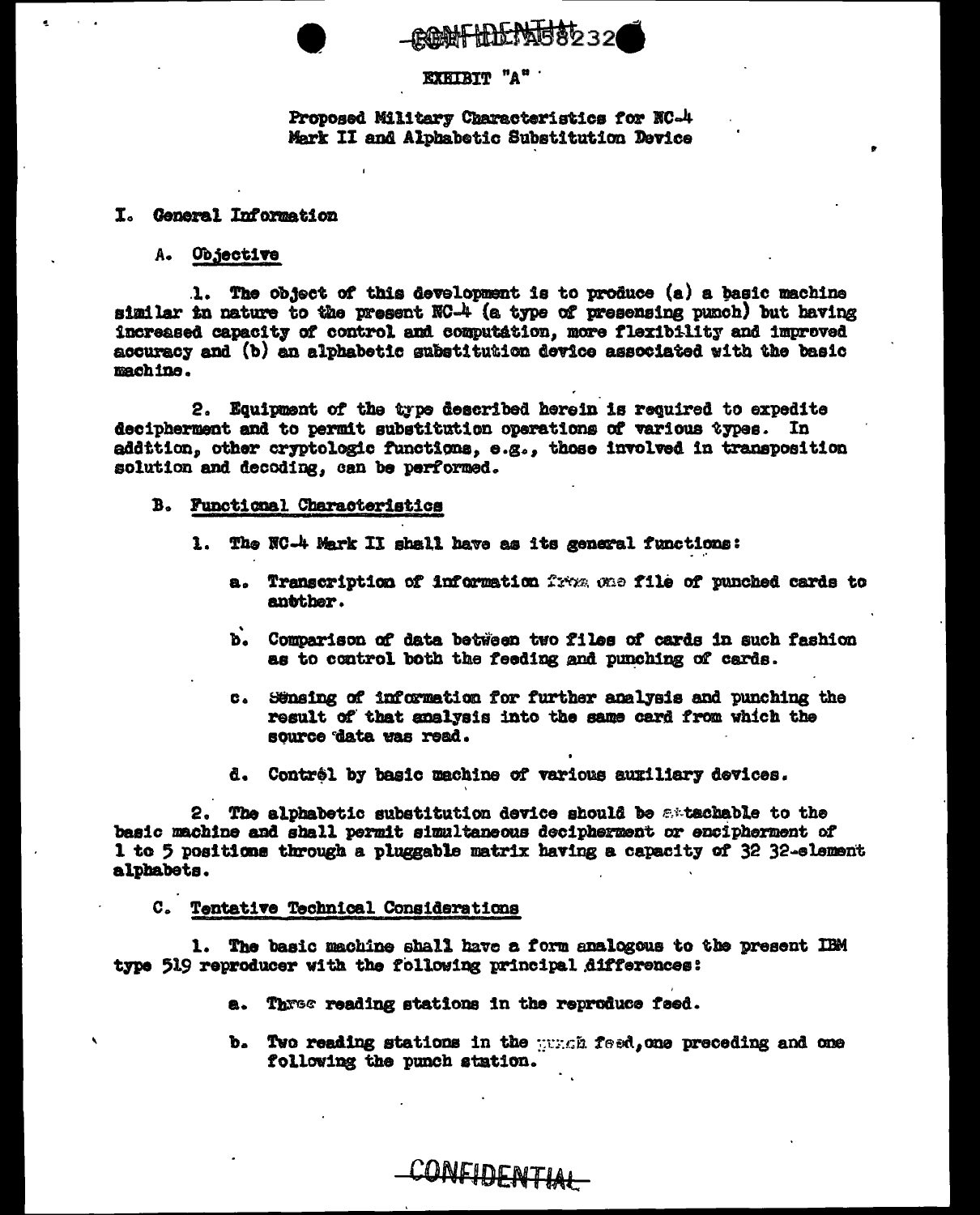

**КСИМЕТРЬ-А-РИ** 

- c. Coordinating feature which would permit a control of feeding in both feeds from reading of the cards. In addition, the coordinating feature shall permit control of punching and other functions of the machine.
- d. Provision for attachment and comtrol of auxiliary devices.

2. The alphabetic substitution device shall have the following characteristics:

- a. A pluggable matrix permitting the plugging of 32 32-61ement alphabets.
- b. A choice of any 32 out of the 38 standard IBM codings for resuit punching.
- c. A choice of any 32 out of the 38 standard IBM codings to control the coordinates of the matrix.
- d. Ability to bypass the matrix whenever a special character representing a garble occurs in either or both key and cipher (or plain).
- e. Automatic checking features to insure accuracy of results.
- f. Capacity to operate from 1 to 5 positions for each card at the rate of 100 cards a minute.

D. This equipment shall be used at fixed stations.

E. The equipment shall be installed in fixed IBM installations of the Army Security Agency and other cryptologic agencies.

F. The weight of the equipment shall not exceed 125 lbs per square foot of bearing area. The waximum dimensions shall not exceed height 6 ft., width 4 ft., length 5 ft.

G. The desirable life expectance of the equipment with reasonable maintenance shall be 5 years under either peace or war conditions.

II. Performance Requirements

A. Equipment shall conform to the same standards required for commercially produced IBM machines.

III. Operations and Maintenance Consideration

A. Equipment shall be capable of continuous operation for 20 hours a day.

-CONFIDENTIAL